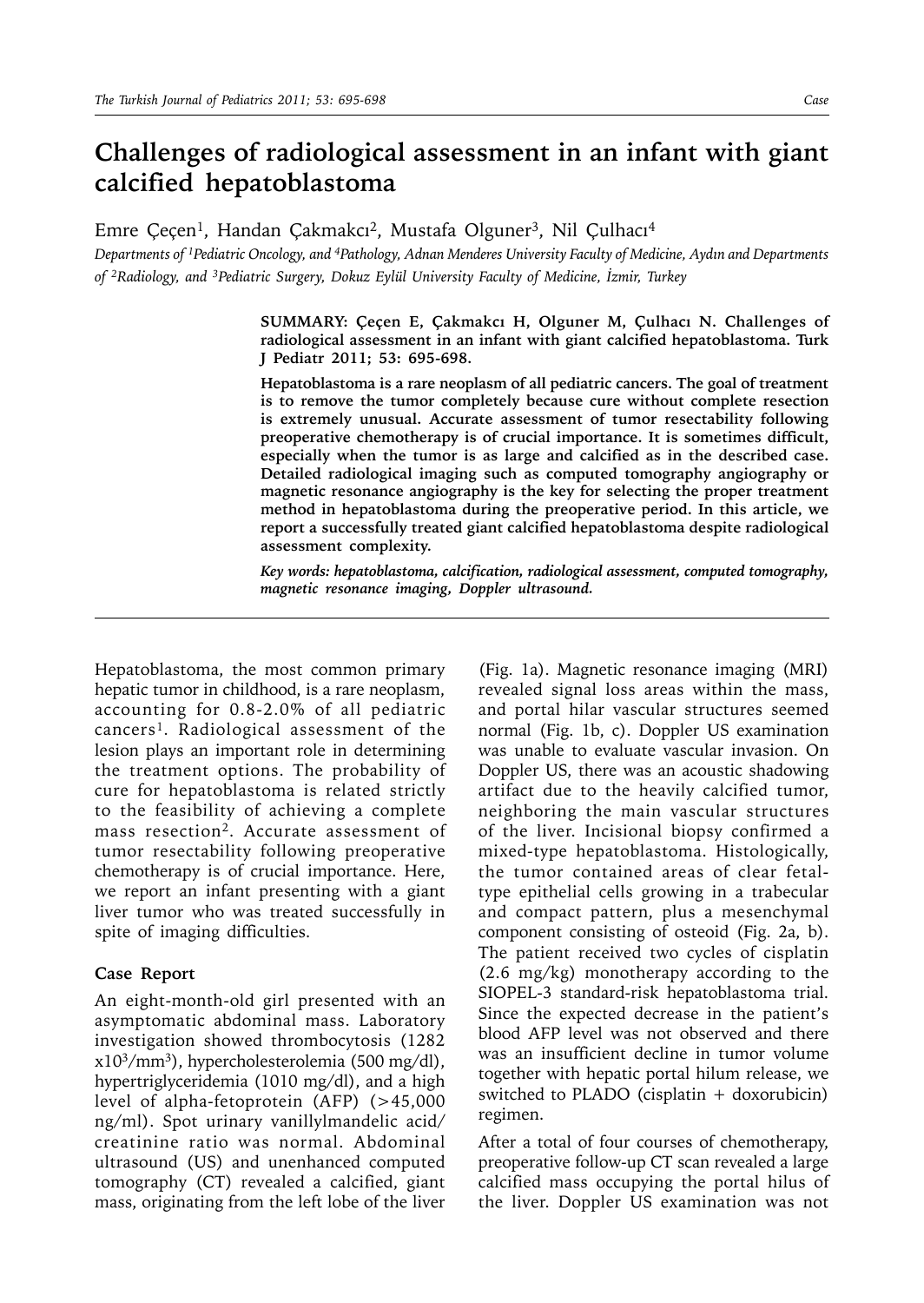

**Fig. 1.** Unanehanced CT of liver (a) shows calcified mass of the liver involving left lobe. Coronal T2 weighted MR image (b) demonstrates portal hilar involvement of the mass (arrows). Contrast enhanced T1 weighted MRI reveales (c) portal hilar compression with vascular displacement (arrows).

successful in evaluating vascular invasion. On Doppler US, there was an acoustic shadowing artifact due to the heavily calcified tumor, neighboring the main vascular structures of the liver. It was accepted as unresectable and was considered for possible surgery, including liver transplant. On surgical exploration, it was observed that the tumor was not related with the portal vascular structures and was easily resectable. Two additional courses of PLADO were administered after surgery. The patient has been in complete remission for three years.

## **Discussion**

The treatment of hepatoblastoma is based on systemic chemotherapy and surgery. The goal of treatment is to remove the tumor completely, since cure without complete resection is extremely unusual<sup>3</sup>. Imaging is crucial in the assessment of children with hepatoblastoma at the time of diagnosis and during the preoperative period4. Gross pathologic appearance and histologic composition of a hepatoblastoma compose the imaging characteristics of the tumor. Mixed epithelial and mesenchymal hepatoblastomas represent the second broad histologic category and account for 44% of hepatoblastomas. In addition to fetal and embryonal epithelial elements, mixed tumors also contain primitive and differentiated mesenchymal tissues<sup>5</sup>. Most of these mixed tumors contain only fibrous, cartilaginous and osteoid-like material in addition to the epithelial component. Epithelial hepatoblastomas typically demonstrate a homogeneous appearance, while mixed epithelial and mesenchymal tumors appear more heterogeneous due to osteoid, cartilaginous and fibrous components<sup>6</sup>. On CT, the appearance of hepatoblastoma is seen as a sharply circumscribed mass that is slightly hypoattenuating relative to the adjacent liver parenchyma on unenhanced and contrastenhanced images7. Epithelial hepatoblastomas demonstrate a more homogeneous appearance, while mixed tumors are more heterogeneous in attenuation. Although the prognosis largely depends on the staging at presentation, several other considerations have prognostic significance. Favorable prognostic factors include pure fetal histologic composition, which has a homogeneous mass density on imaging7.

Speckled or amorphous calcification is seen in more than 50% of lesions<sup>8</sup>. Abdominal radiographs generally demonstrate hepatomegaly or a mass with or without coarse or dense calcifications, which frequently correspond to the presence of osteoid material in mixed tumors $8$ . On US, the appearance depends on the histological type. Overall, hepatoblastomas are most often hyperechoic relative to the adjacent liver. Dense calcification areas within the tumor make US examination difficult and inconclusive. In our case, the liver lesion was heavily calcified, which appeared as a very dense mass on unenhanced CT examination. It is sometimes not possible to locate the origin of the calcified abdominal mass with radiological imaging techniques, especially when it is as large as in the described case. Differential diagnosis of upper abdominal calcified abdominal masses includes mesenchymal hamartomas, teratomas of the liver and neuroblastomas<sup>3</sup>.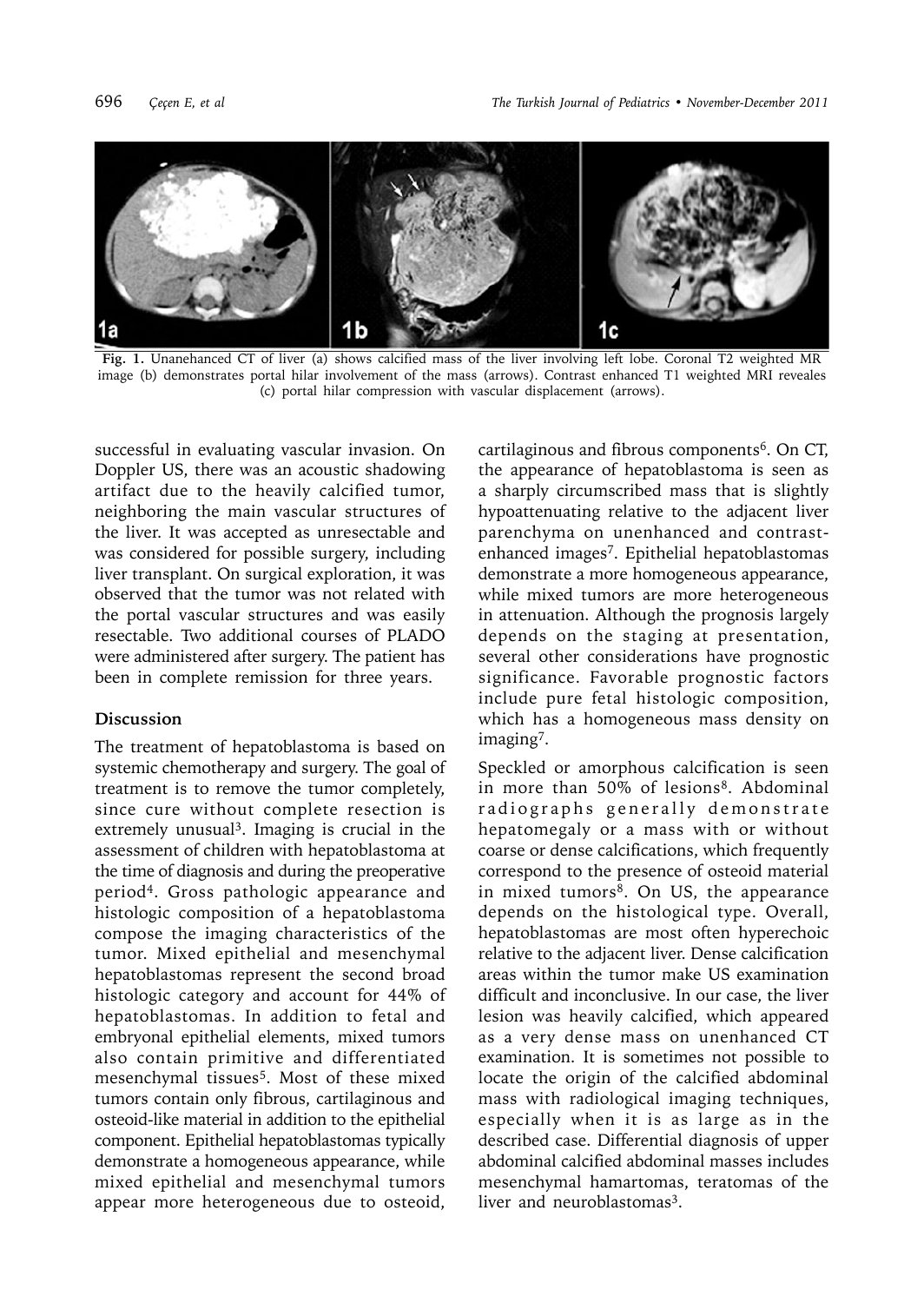

**Fig. 2.** Hepatoblastoma showing (a) clear fetal-type cells and (b) osteoid (H&E x 100).

Mixed tumors demonstrate more heterogeneous signal intensity on MRI. Calcifications, which are more common in mixed tumors, are not visualized well on MRI9. MR angiography (MRA) is useful to evaluate the hepatic vasculature preoperatively8,9. Tumors involving the hepatic hilum are not thought to be resectable because of the high risk of unmanageable hemorrhage during the operation<sup>10</sup>. In addition, detection of the presence of tumor involvement on major vessels may be difficult. Portal vein invasion is often best detected by Doppler US11-13. The acoustic shadowing artifact of the heavily calcified tumor on Doppler US examination made it insufficient to evaluate the vascular patency of the portal vein. MRI seemed unable to demonstrate the complete portal vascular patency. As angiography is an invasive procedure, its use in children is limited. Although MRA or multislice CT angiography (CTA) with reformatted and 3 dimensional (D) reconstructed images are important tools to delineate vascular patency, CTA has radiation dose issues, while MRA has limitations of breathing artifacts together with adequate sedation, especially in infants $14$ .

The SIOPEL 3 standard-risk hepatoblastoma trial demonstrated that cisplatin monotherapy achieved similar rates of complete resection and survival among children with standardrisk hepatoblastoma, compared with cisplatin plus doxorubicin<sup>15</sup>. If we had proper and accurate chemotherapy response with detailed preoperative radiological evaluation, we might have avoided doxorubicin and referred the patient to a transplantation center. To determine

the treatment strategy for hepatoblastoma, appropriate radiological evaluation is needed. Detailed radiological imaging such as CTA or MRA is the key for selecting the proper treatment method in hepatoblastoma during the preoperative period.

## **REFERENCES**

- 1. Perilongo G, Shafford E, Plaschkes J. SIOPEL trials using preoperative chemotherapy in hepatoblastoma. Lancet Oncol 2000; 1: 94-100.
- 2. Von SD, Hecker H, Harms D, et al. Complete resection before development of drug resistance is essential for survival from advanced hepatoblastoma--a report from the German Cooperative Pediatric Liver Tumor Study HB-89. J Pediatr Surg 1995; 30: 845-852.
- 3. Roebuck DJ, Perilongo G. Hepatoblastoma: an oncological review. Pediatr Radiol 2006; 36: 183- 186.
- 4. Roebuck DJ, Olsen O, Pariente D. Radiological staging in children with hepatoblastoma. Pediatr Radiol 2006; 36: 176-182.
- 5. Stocker JT, Schmidt D. Hepatoblastoma. In: Hamilton SR, Aatonen LA (eds). Pathology and genetics of tumours of the digestive system. Lyon, France: IARC Press; 2000: 184-189.
- 6. Stocker JT. Hepatic tumors in children. Clin Liver Dis 2001; 5: 259-281.
- 7. Helmberger TK, Ros PR, Mergo PJ, et al. Pediatric liver neoplasms: a radiologic-pathologic correlation. Eur Radiol 1999; 9: 1339-1347.
- 8. Dachman AH, Pakter RL, Ros PR, et al. Hepatoblastoma: radiologic-pathologic correlation in 50 cases. Radiology 1987; 164: 15-19.
- 9. Powers C, Ros PR, Stoupis C, et al. Primary liver neoplasms: MR imaging with pathologic correlation. Radiographics 1994; 14: 459-482.
- 10. Dong Q, Jiang B, Lu Y, et al. Surgical management of giant liver tumor involving the hepatic hilum of children. World J Surg 2009; 33: 1520-1525.